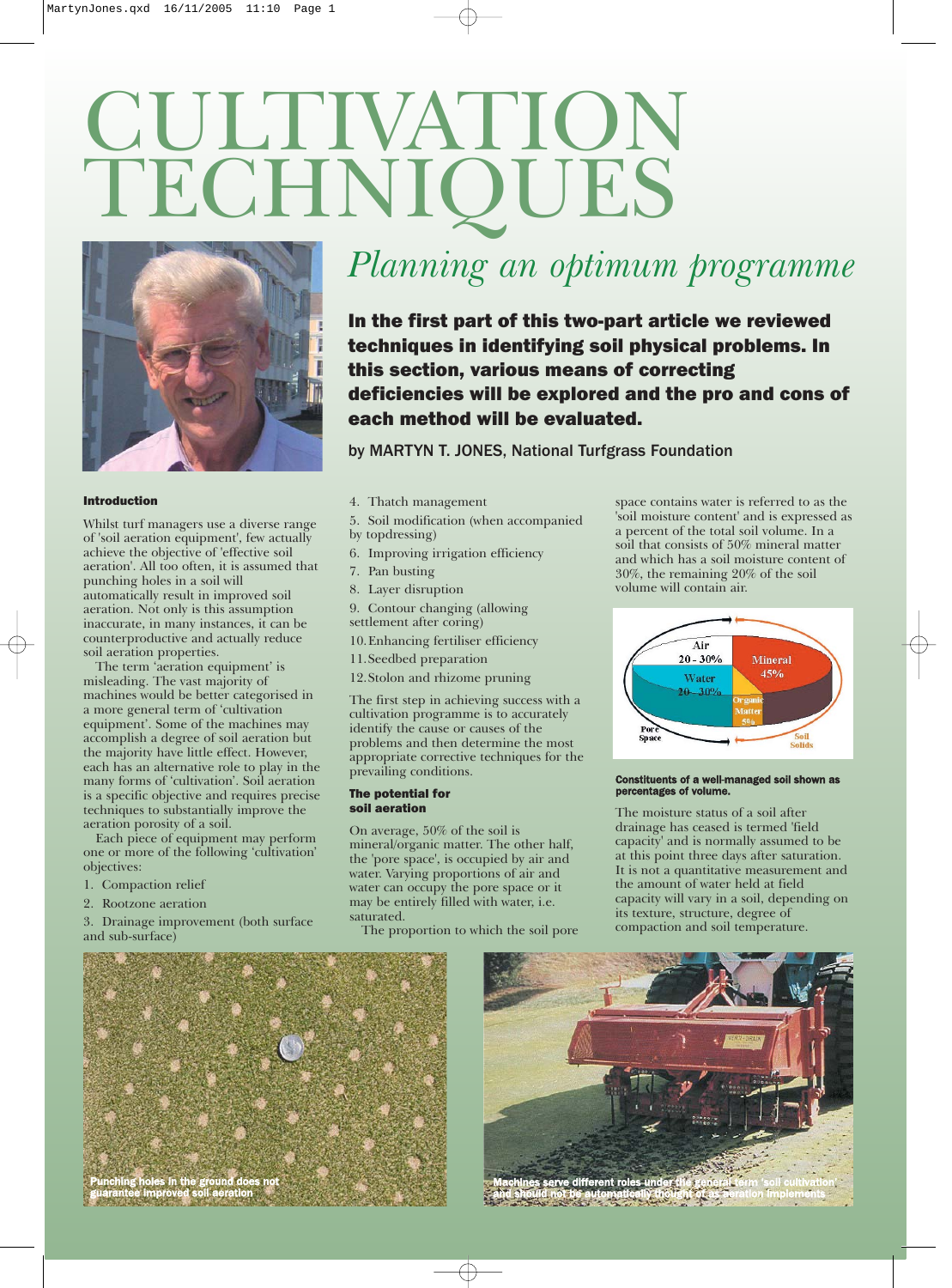#### Balancing soil air and water

It is important for a soil to contain adequate moisture, but it is equally important that a soil contains adequate air-filled pore spaces. These air-filled pores provide routes for gas exchange with the atmosphere. This is termed 'soil aeration'. Adequate soil aeration is needed to create a healthy environment for turfgrass roots and plant-beneficial microbes living within the soil. Turfgrass roots and beneficial microbes are 'aerobic' organisms; that is, they require oxygen for respiration. They consume oxygen in their respiratory processes and generate carbon dioxide (CO2). Efficient soil aeration is necessary to prevent soil oxygen depletion and the accumulation of excessive CO2 or other, toxic gases. As the rate of metabolic processes of organisms increase with a rise in temperature, the higher the temperature, the greater the demand for oxygen and soil aeration. Consequently, the demand for soil oxygen is at its highest during the summer months and at its lowest during the winter in the UK.

The ideal balance of water to air in the total pore space should be 70% water and 30% air. For adequate soil aeration, it is generally accepted that a soil should contain at least 10 to 20% air filled pore space for most of the growing season. If the air filled pore space is less than this for extended periods, the soil is considered to be depleted of oxygen, i.e. 'anaerobic'. Waterlogged and anaerobic soils will result in turfgrass decline by inhibiting root respiration. For example, a rootzone containing 20% air filled pores would become completely anaerobic (without free oxygen) after 24 to 48 hours if gas exchange did not occur. A rootzone with less than 10% air filled porosity can become anaerobic within 24 hours.

# Pore Size influences water and air movement

Soil pores are generally classified according to their size. And it is pore size, rather than total pore space, that strongly influences the water and air content of a soil at field capacity. Macropores, those larger than  $75 \mu m$  in diameter (1000  $\mu$ m equals 1 mm), will readily drain and mainly assist water infiltration, percolation and soil aeration or gaseous exchange.

| General<br>classification | $C$ hese<br>(Brewer, 1964) | Diameter<br>range (um) | <b>Characteristics</b><br>and Roles                                                                 |
|---------------------------|----------------------------|------------------------|-----------------------------------------------------------------------------------------------------|
| Macropores                | <b>Macropores</b>          | > 75                   | : water drains by gravity<br>: accommodates roots<br>: babitat for certain soil animals             |
| <b>Micropores</b>         | <b>Mesopores</b>           | $30 - 75$              | : retain water after drainage<br>: water moves by capillarity<br>: accommodate fungi and root hairs |
|                           | <b>Micropores</b>          | $5 - 30$               | : retain available water<br>: accommodate most bacteria                                             |
|                           | <b>Ultramicropores</b>     | $0.1 - 5$              | : retain unavailable water<br>: exclude most micro-organisms                                        |
|                           | Cryptop ores               | < 0.1                  | : exclude all micro-organisms<br>: too small for large molecules                                    |

Classification of soil pores *(adapted from Brewer, 1964)*

Mesopores, those between  $30 \mu m$  and  $75$  $\mu$ m in diameter, will lose some of their water during the three day period leading to field capacity. Mesopores allow water to move more slowly. They enable capillary water to move to roots and soil moisture to be redistributed within the soil. However, the importance of capillary movement should not be exaggerated as the water moves very slowly and generally only over short distances.

Micropores, those less than 30  $\mu$ m in diameter, do not readily assist water to move through the soil but retain water within it and serve as a storage reservoir. They will only lose their water through root absorption. Therefore, a soil that is dominated by micropores will retain far more water than the desirable 70 % of total pore space. A soil that is totally dominated by micropores smaller than  $30 \mu m$  in diameter may have 100% of its total pore space occupied by water at field capacity. In such an instance, the soil water content at field capacity will equal saturation.

# There must be an extensive and continuous network of macropores

Oxygen diffuses through water 10,000 times slower than it does through air. Consequently, water-filled pores such as micropores and many mesopores can easily become deficient in oxygen, causing problems to turfgrass roots and microbes. Macropores, on the other hand, are the major aeration pores and it is essential that a soil has an extensive and continuous network of these larger pores to ensure adequate soil aeration.

#### What is soil compaction?

Soil compaction is defined by an increase in bulk density and a reduction in total porosity. However, compaction does not affect all pores equally. Principally, there is a loss of macropores and a proportionate increase in micropores. By reducing the proportion of macropores in a soil, the potential for drainage and aeration are reduced. In all but the sandiest of soils, severe compaction can eliminate all macropores.

Understandably, the most compacted layer within a soil is found in the top 100 mm where foot and vehicular traffic is most intense. It is this zone that most severely restricts gaseous exchange.

#### Choosing the most effective equipment

Any mechanical 'soil aeration' operation must increase the total macroporosity of a soil to be effective. All too often, equipment that is prescribed as an 'aeration treatment' fails to increase the number and extent of macropores.

A primary concept that is often overlooked is that any implement, on entry into a soil, will cause compaction and reduced aeration potential. Soil particles are pushed downward and laterally to accommodate the implement, thereby increasing the bulk density of adjacent soil and causing compaction.

Simultaneously, macropores are reduced to micropores and aeration porosity diminishes. It is inevitable and unpreventable. The extent of the damage will depend on the diameter of the tine or, as in the case of a hollow tine, the thickness of metal.



Many so-called 'aeration machines' only enhance surface drainage by creating a hole. They do little to increase the number or frequency of macropores.

An implement can only have a positive effect on the soil, either during its brief period in the soil or during its removal from it. So, let us consider the various options and their effects. Also, let us consider how different soils and their moisture contents might influence the outcomes.

#### Vertical entry and removal tines

Any machine that is designed so that its tines enter and leave the soil in a vertical direction must rely entirely on the withdrawal sequence to disrupt the soil particles and produce macropores. In a moist to wet state, a soil is well lubricated and, in such a condition, any implement is going to withdraw with minimum friction and, therefore, minimal upheaval. Consequently, no compaction relief will occur.

The drier a soil is during withdrawal of the tine; the greater will be the upheaval and potential for compaction relief. However, even where friction on removal of a tine causes a degree of 'heave', the disturbance is generally restricted to horizontal planes of weakness within the soil, e.g., at interfaces between soil layers or along rootbreaks. These types of implements are of limited value in achieving an improvement in soil aeration. Instead, they may produce holes that merely enhance surface drainage by providing a by-pass route through surface layers down which surface water can escape to lower horizons. The holes created will also accelerate evaporation from the soil and result in drier surfaces. But, the destruction of macropores on entry of the tine will have an adverse effect on soil aeration porosity.

The most effective machines of these types in achieving a degree of soil aeration are those fitted with needle tines that create a large number of small diameter holes at very high frequency. Generally though, this type of implement should be considered as 'surface drainage enhancement' cultivation systems; not soil aeration machines.